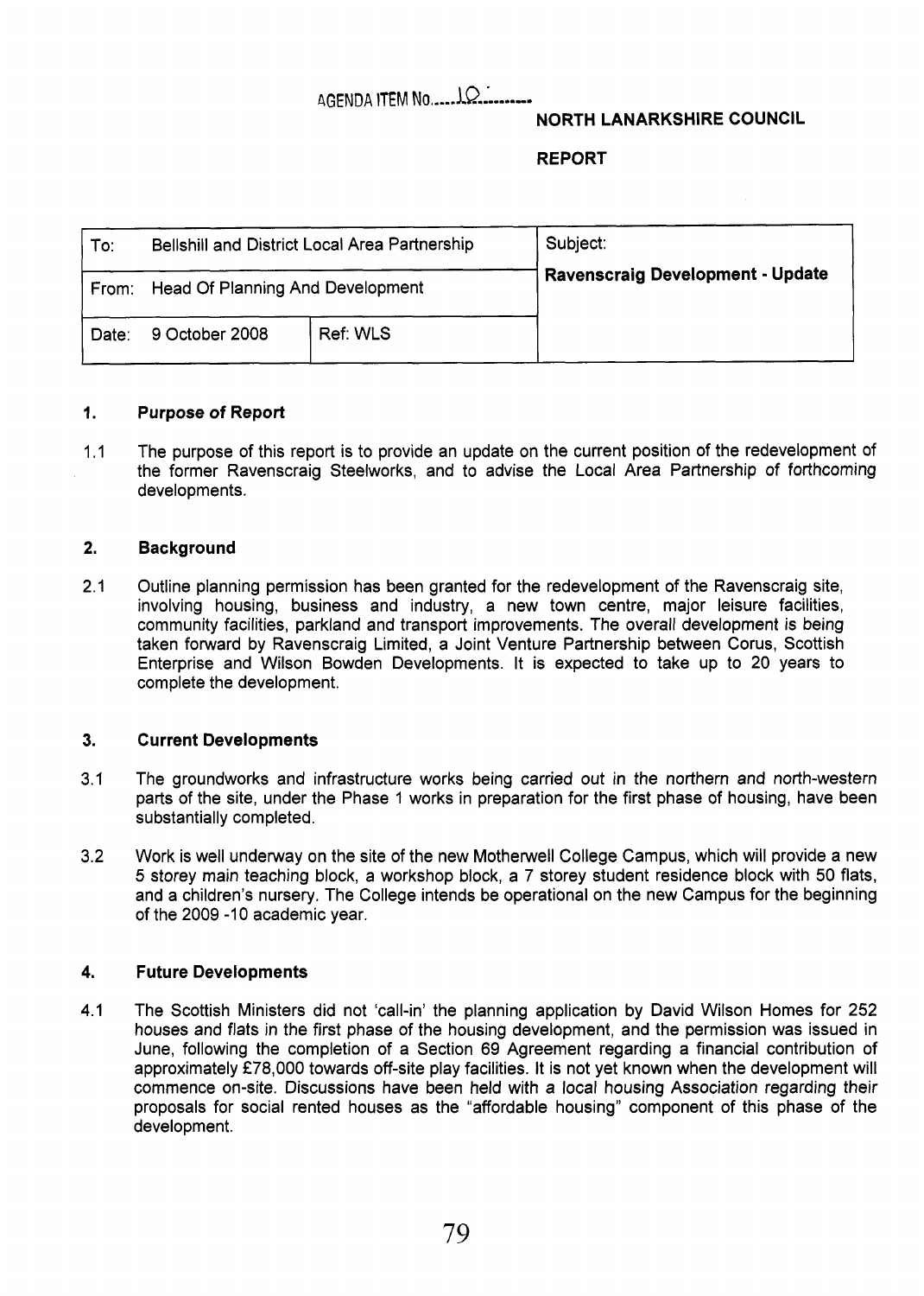- 4.2 Detailed planning permission has been granted for the regional Sports Facility; cost reviews are continuing with the selected Contractor and works on site will commence after the Contract Sum is agreed.
- **4.3**  Ravenscraig Limited have made a planning application to remove a condition of the outline planning permission which restricts the net retail floorspace of the new town centre. That restriction - one of several attached to the permission  $-$  related to the Structure Plan in force at the time when the outline application was approved. The latest version of the Structure Plan, which came into force in April, no longer refers to a net floorspace limit in respect of Ravenscraig, and the developers have asked that this also be removed from the planning permission. None of the other restrictions are affected by this application. The application is currently under consideration, and will be presented to a future meeting of the Planning and Transportation Committee.
- 4.4 The development of the new town centre will be carried out by a joint venture partnership between Wilson Bowden Developments and Richardsons Capital, a Midlands-based company with experience in investing in major retail and leisure developments. The developers are progressing both with the conceptual design and in securing the retail and leisure anchor tenants for the scheme, but no planning application has yet been submitted.
- 4.5 Ravenscraig Limited have appointed engineering consultants and transport economists to carry out feasibility studies, outline design and transport appraisals in relation to the new rail station at Ravenscraig.
- 4.6 Discussions have taken place with Ravenscraig Limited and the Building Research Establishment (BRE) regarding the prospect of BRE setting up an Innovation Park at Ravenscraig. BRE already have one at their HQ near Watford, but propose to create a location in Scotland where new building techniques and products can be trialled and showcased. The Innovation Park will contain several full-scale buildings, built using new technologies, products and designs, as well as a technology demonstration hall and a visitor centre. A planning application is likely to be submitted in 2009, and it is hoped to have the Ravenscraig centre operational by 2010.

#### **5. Other Issues**

- 5.1 The Minister for Enterprise, Energy and Tourism, Jim Mather MSP, visited Ravenscraig in May, and then met with the Council Leader, the Convener of the Regeneration Committee, various officials and representatives of Ravenscraig Limited. The discussions were constructive, and covered the current position regarding Ravenscraig and the action required to progress this major regeneration opportunity.
- **5.2**  The Scottish Government's consultation period on the draft Second National Planning Framework (NPF2) ended on 15 April, with the Council's response agreed at the Planning and Transportation Committee meeting on 1 April. The response suggested greater recognition for the Ravenscraig project in NPF2, arguing that it merits a position as a strategic regeneration priority and a key location with substantial growth potential. It is anticipated that the final version of NPF2 will be published towards the end of this year. In addition, the Council's response to the draft NPF supported Ravenscraig as a candidate for one of the 'sustainable communities' proposed throughout Scotland, and Ravenscraig Limited have since made a formal submission, with the support of the Council.
- **5.3**  COSLA's Executive Group for Community Wellbeing and Safety visited North Lanarkshire in June, and were taken to Eurocentral and the Ravenscraig site and then given a presentation on the project at the Civic Centre.